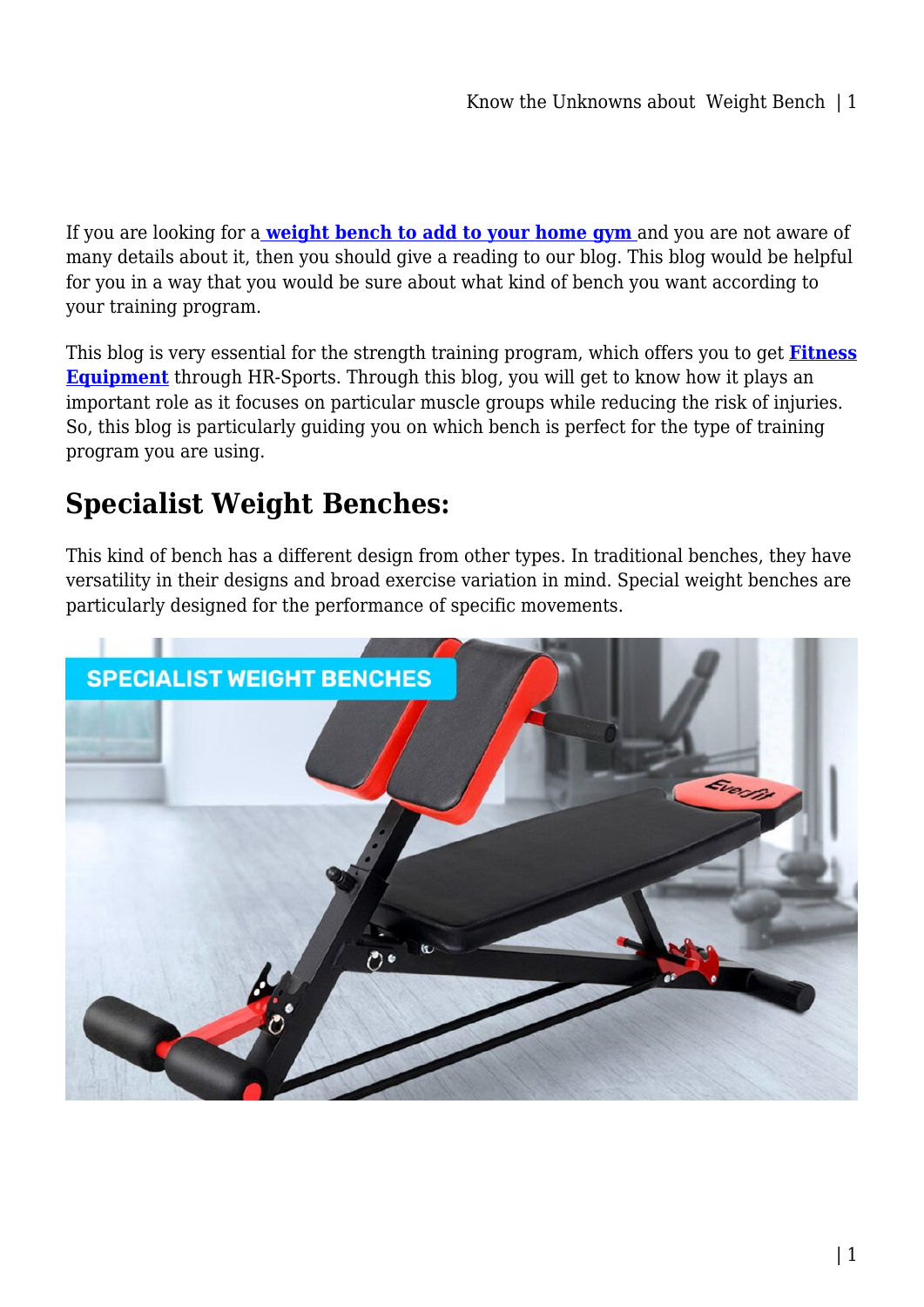# **Adjustable Weight Bench**

The Adjustable Weight bench can serve as the **[best bench for training purposes](https://www.hr-sports.com.au/fitness/exercise-benches/)**. It's indeed the simplest way to get yourself a reliable workout at home. You can check different designs of the Adjustable benches in this blog.



#### **Predetermined objectives**

As it is very important to know which weight bench we should buy so it also depends upon how you plan to use it or how often you are going to use it. In other words, it should meet several predetermined objectives.

## **OCCASIONAL USE**

For those who are beginners or planning on doing muscle-building exercises 1 to 3 times a week at least about 30 minutes each, they should not worry about the sudden results or their performance.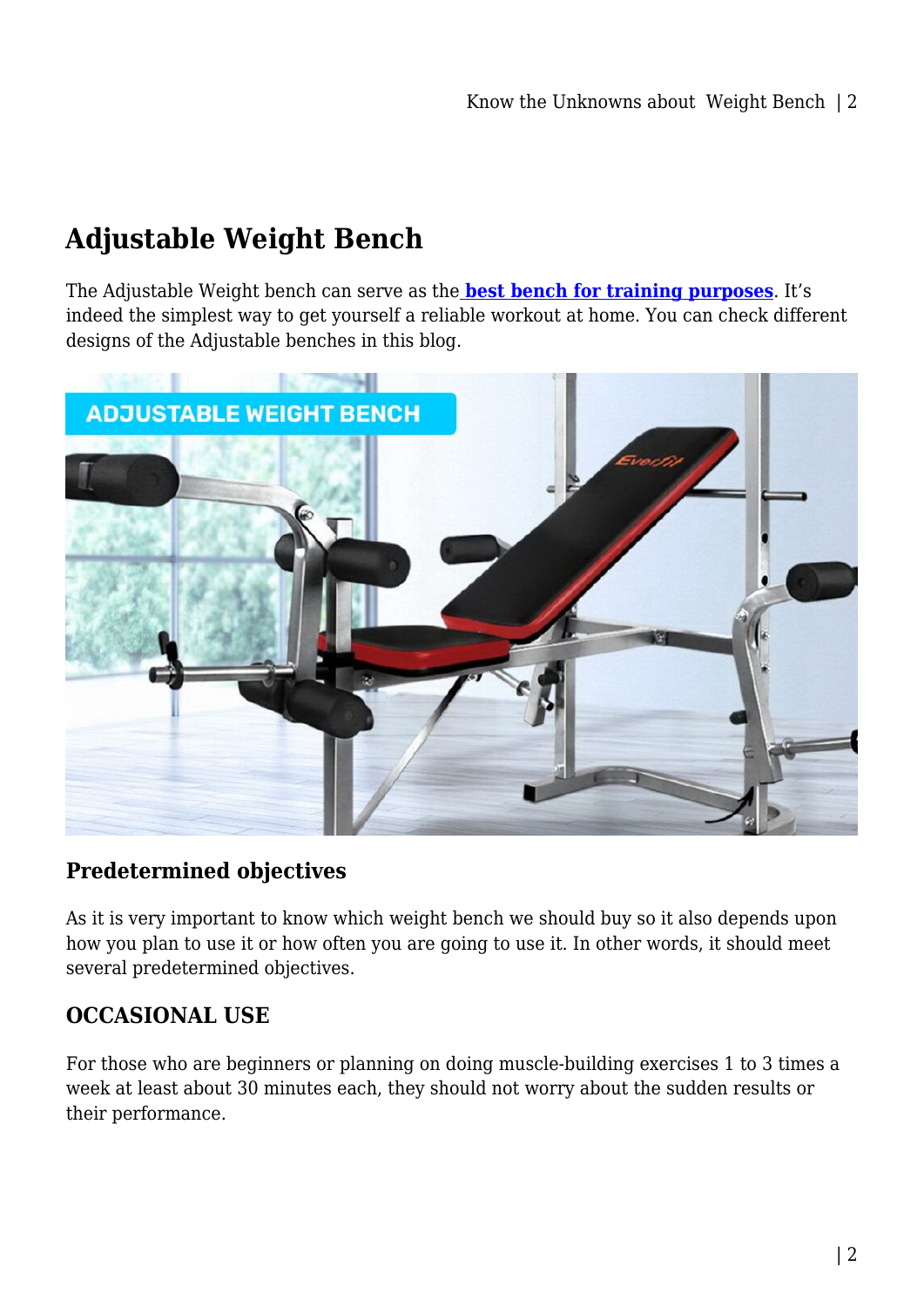### **REGULAR USE**

It is designed for those who are doing occasional to regular workouts and are planning to do their muscles on a regular basis. They should do 3-5 workout sessions a week lasting about 45 minutes each.

### **INTENSIVE USE**

Who are already expert and are on an advanced level, who want to train daily, should go for spam for 1 hour a day. Although they are experts they should do it at least on a very essential day.

#### **FEATURES AND THEIR BENEFITS**

#### **COMFORT AND SAFETY:**

Always choose a weights bench that has a large enough backrest that has the feature of allowing you to do your bench presses comfortably and preferably at an incline. Your comfort zone comes first so always choose a bench with a comfortable seat that is stable as well as adjustable, which will allow you to perform each exercise correctly. Don't forget to check that the shoulder stands are adjustable both in height and size. Lastly, check that the bench has both safety catches and safety spotters.